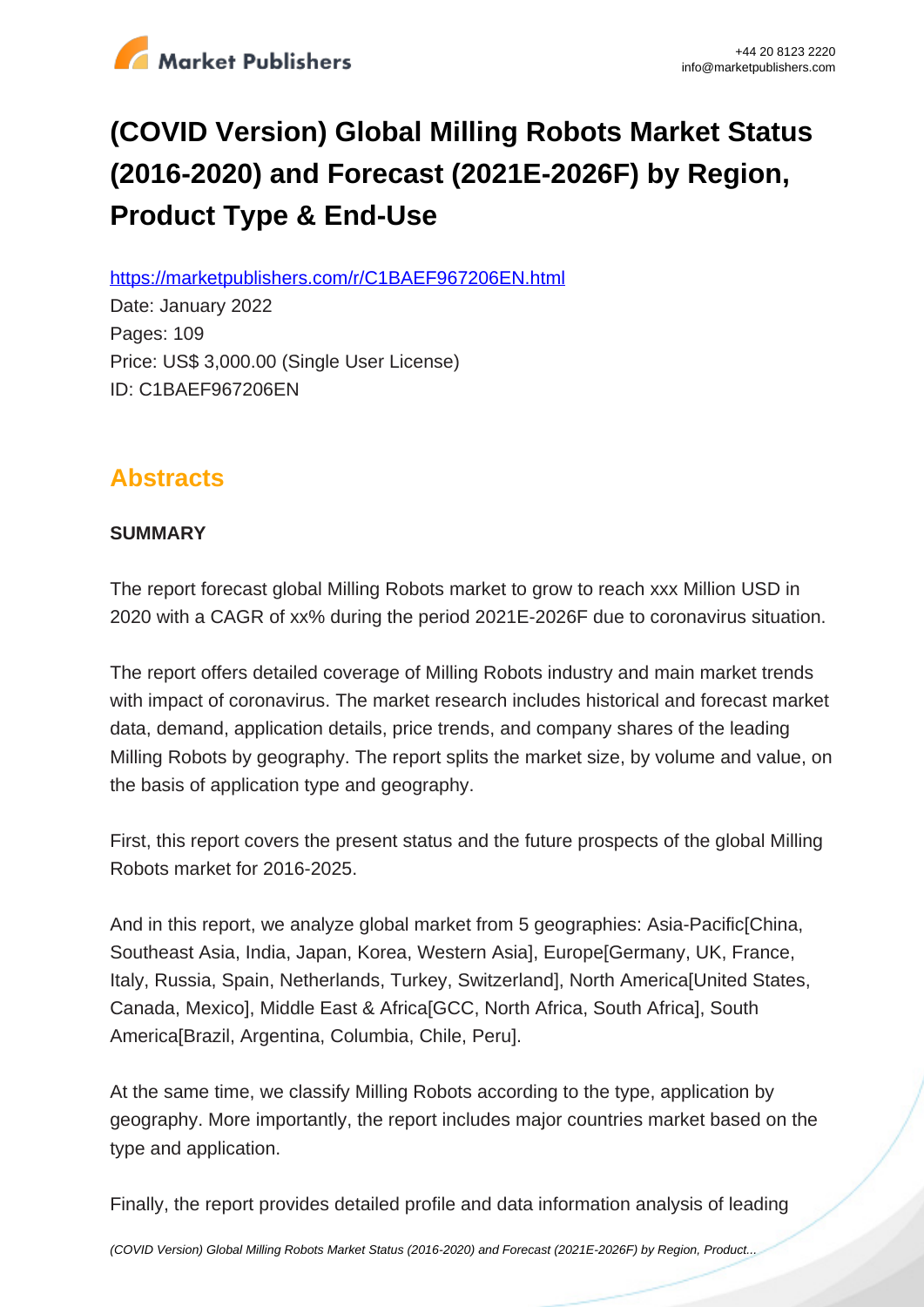

Milling Robots company.

Key Content of Chapters as follows (Including and can be customized) :

Part 1:

Market Overview, Development, and Segment by Type, Application & Region

Part 2:

Company information, Sales, Cost, Margin etc.

Part 3:

Global Market by company, Type, Application & Geography

Part 4:

Asia-Pacific Market by Type, Application & Geography

Part 5:

Europe Market by Type, Application & Geography

Part 6:

North America Market by Type, Application & Geography

Part 7:

South America Market by Type, Application & Geography

Part 8:

Middle East & Africa Market by Type, Application & Geography

Part 9:

Market Features

[\(COVID Version\) Global Milling Robots Market Status \(2016-2020\) and Forecast \(2021E-2026F\) by Region, Product...](https://marketpublishers.com/report/industry/other_industries/covid-version-global-milling-robots-market-status-2016-2020-n-forecast-2021e-2026f-by-region-product-type-end-use.html)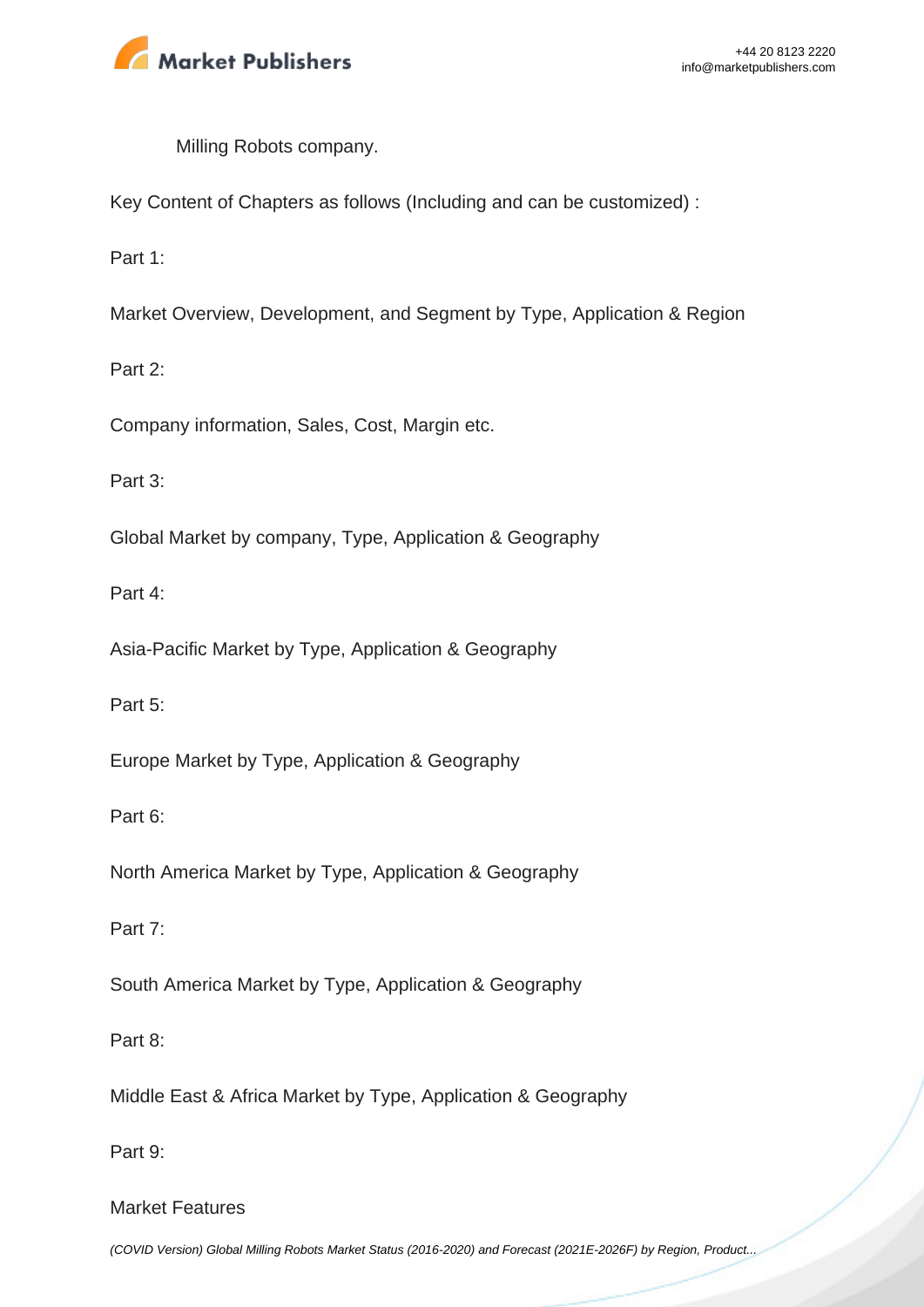

Part 10:

Investment Opportunity

Part 11:

**Conclusion** 

Market Segment as follows:

By Region

Asia-Pacific[China, Southeast Asia, India, Japan, Korea, Western Asia]

Europe[Germany, UK, France, Italy, Russia, Spain, Netherlands, Turkey, **Switzerland1** 

North America[United States, Canada, Mexico]

Middle East & Africa[GCC, North Africa, South Africa]

South America[Brazil, Argentina, Columbia, Chile, Peru]

Key Companies

FANUC (Japan)

KUKA (China)

ABB (Switzerland)

Yaskawa Motoman (Japan)

Nachi (Japan)

Staubli (Switzerland)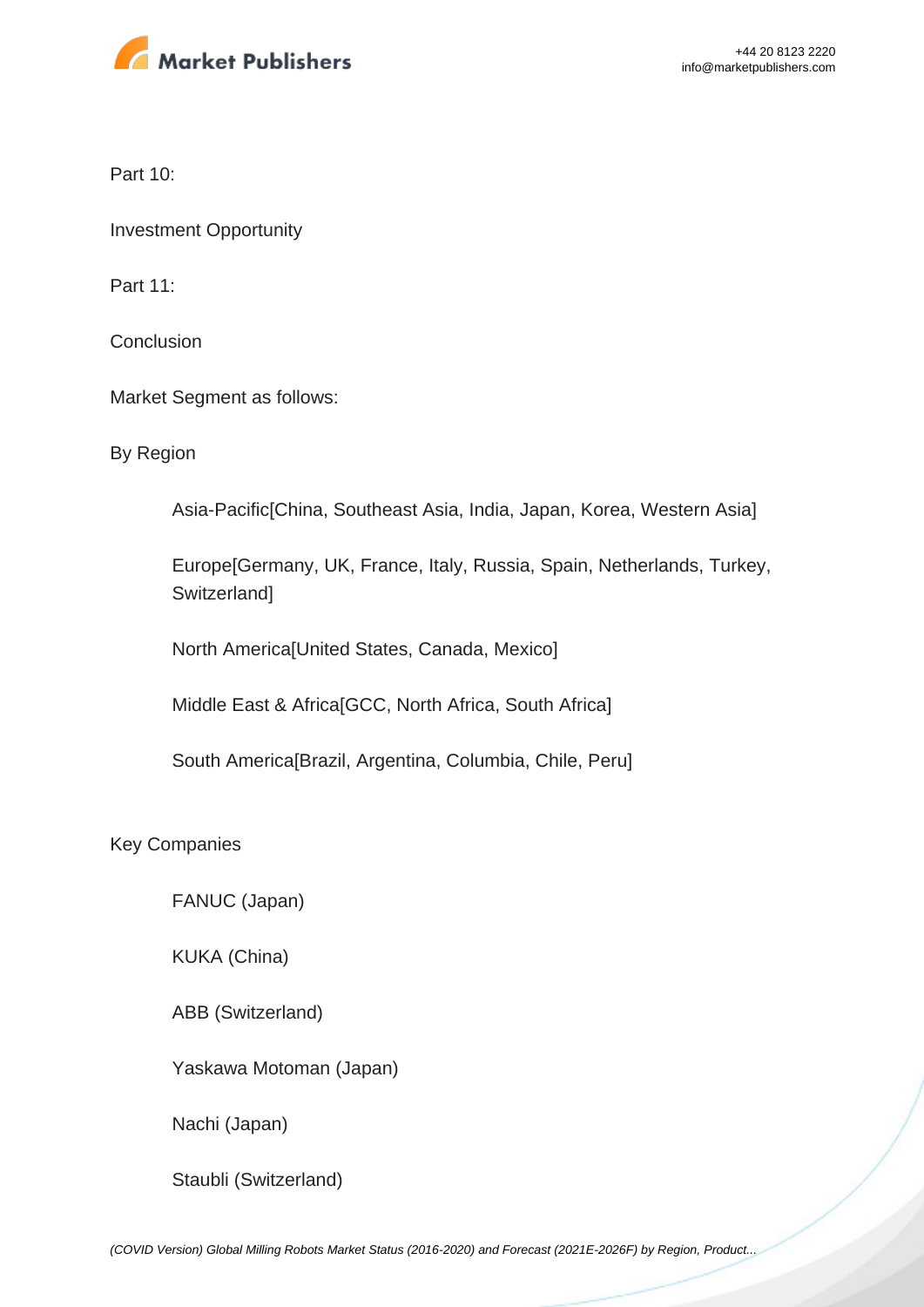

#### OTC Daihen (Japan)

Mitsubishi Electric (Japan)

Universal Robots (Denmark)

#### Market by Type

4-axis

5-axis

6-axis

7-axis

**Others** 

#### Market by Application

Automotive

Electronic Electrical

**Metal** 

Medicine, Rubber and Plastics

Food

**Others**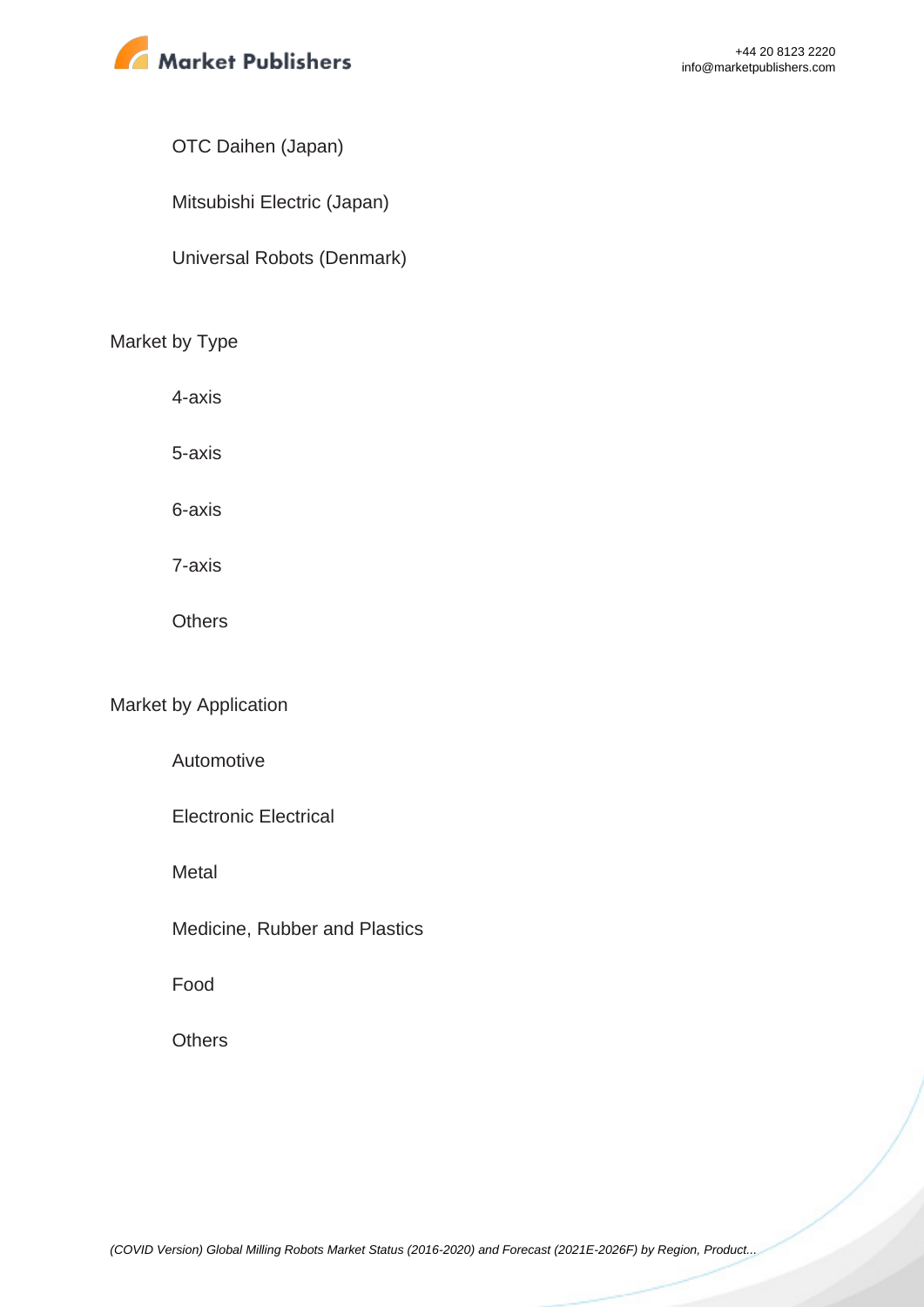

# **Contents**

#### **PART 1 MARKET OVERVIEW**

1.1 Market Definition 1.2 Market Development 1.2.1 Current Situation 1.2.2 Aspects of COVID-19 Impact 1.3 By Type Table Type of Milling Robots Figure Global Milling Robots Market Share by Type in 2020 1.4 By Application Table Application of Milling Robots Figure Global Milling Robots Market Share by Application in 2020 1.5 By Region Figure Global Milling Robots Market Share by Region in 2020 Figure Asia Milling Robots Market Share by Region in 2020

#### **PART 2 KEY COMPANIES**

2.1 FANUC (Japan) 2.1.1 Company Profile Table FANUC (Japan) Overview List 2.1.2 Products & Services Overview 2.1.3 Sales Data List Table Milling Robots Business Operation of FANUC (Japan) (Sales Revenue, Sales Volume, Price, Cost, Gross Margin) 2.2 KUKA (China) 2.3 ABB (Switzerland) 2.4 Yaskawa Motoman (Japan) 2.5 Nachi (Japan) 2.6 Staubli (Switzerland) 2.7 OTC Daihen (Japan) 2.8 Mitsubishi Electric (Japan) 2.9 Universal Robots (Denmark)

## **PART 3 GLOBAL MARKET STATUS AND FUTURE FORECAST**

3.1 Global Market by Region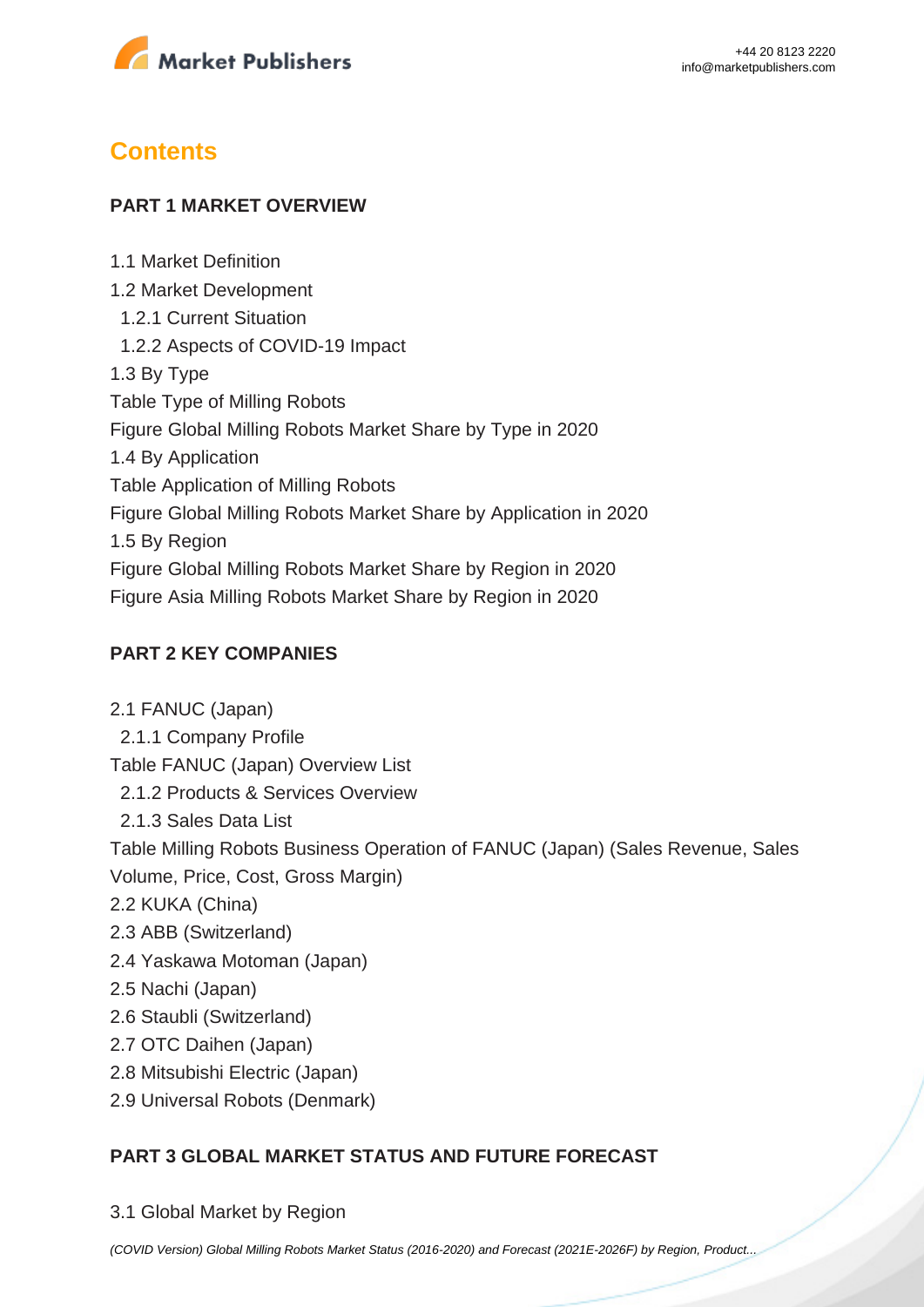

Table Global Milling Robots Market by Region, 2016-2020 (Million USD) Figure Global Milling Robots Market Share by Region in 2020 (Million USD) Table Global Milling Robots Market by Region, 2016-2020 (Volume) Figure Global Milling Robots Market Share by Region in 2020 (Volume) Table Price List by Region, 2016-2020 3.2 Global Market by Company Table Global Milling Robots Market by Company, 2016-2020 (Million USD) Figure Global Milling Robots Market Share by Company in 2020 (Million USD) Table Global Milling Robots Market by Company, 2016-2020 (Volume) Figure Global Milling Robots Market Share by Company in 2020 (Volume) Table Price List by Company, 2016-2020 3.3 Global Market by Type Table Global Milling Robots Market by Type, 2016-2020 (Million USD) Figure Global Milling Robots Market Share by Type in 2020 (Million USD) Table Global Milling Robots Market by Type, 2016-2020 (Volume) Figure Global Milling Robots Market Share by Type in 2020 (Volume) Table Price List by Type, 2016-2020 3.4 Global Market by Application Table Global Milling Robots Market by Application, 2016-2020 (Million USD) Figure Global Milling Robots Market Share by Application in 2020 (Million USD) Table Global Milling Robots Market by Application, 2016-2020 (Volume) Figure Global Milling Robots Market Share by Application in 2020 (Volume) Table Price List by Application, 2016-2020 3.5 Global Market by Forecast Figure Global Milling Robots Market Forecast, 2021E-2026F (Million USD) Figure Global Milling Robots Market Forecast, 2021E-2026F (Volume)

## **PART 4 ASIA-PACIFIC MARKET STATUS AND FUTURE FORECAST**

4.1 Asia-Pacific Market by Type

Table Asia-Pacific Milling Robots Market by Type, 2016-2020 (Million USD) Figure Asia-Pacific Milling Robots Market Share by Type in 2020 (Million USD) Table Asia-Pacific Milling Robots Market by Type, 2016-2020 (Volume) Figure Asia-Pacific Milling Robots Market Share by Type in 2020 (Volume) Table Price List by Type, 2016-2020

4.2 Asia-Pacific Market by Application

Table Asia-Pacific Milling Robots Market by Application, 2016-2020 (Million USD) Figure Asia-Pacific Milling Robots Market Share by Application in 2020 (Million USD) Table Asia-Pacific Milling Robots Market by Application, 2016-2020 (Volume)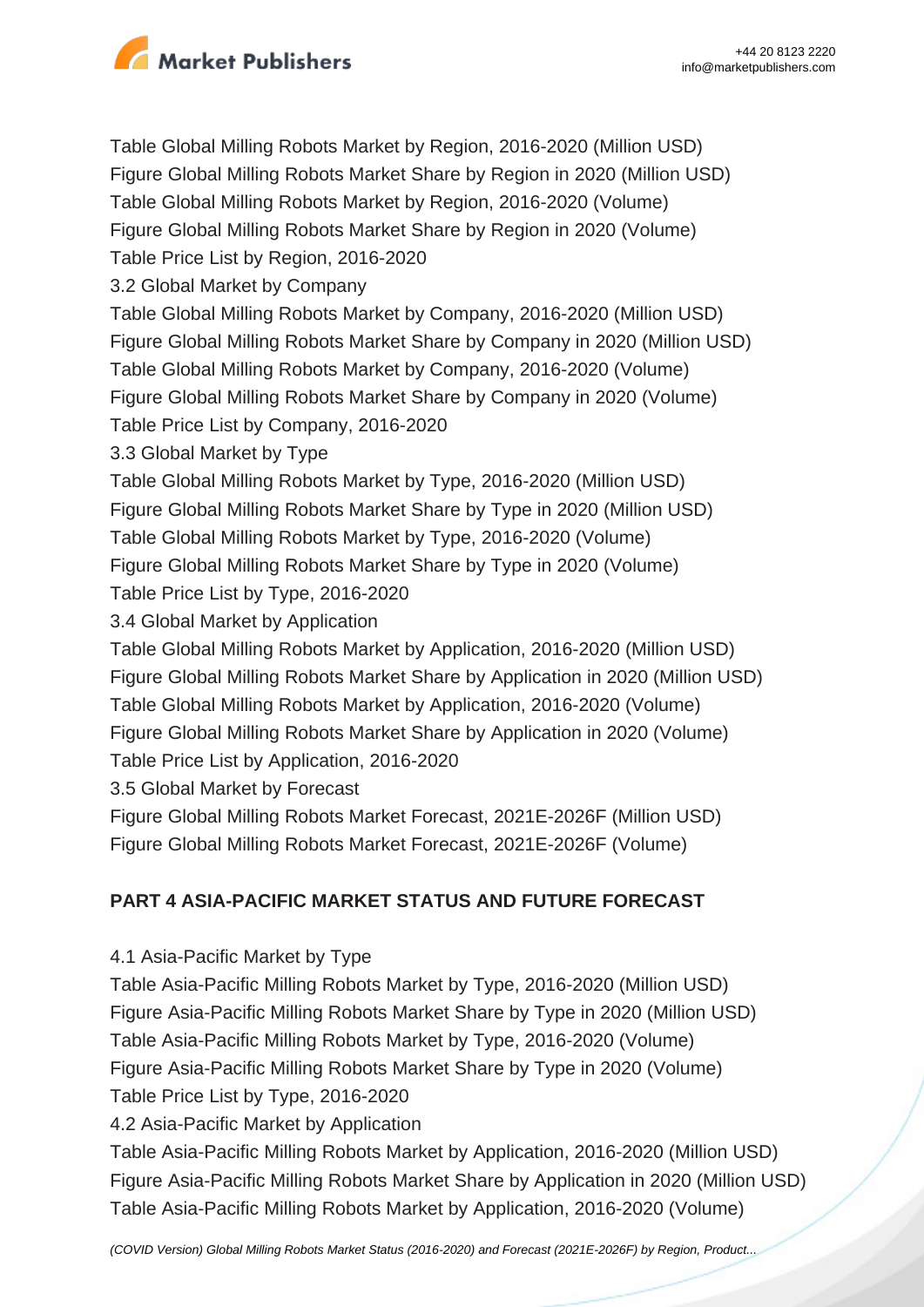

Figure Asia-Pacific Milling Robots Market Share by Application in 2020 (Volume) Table Price List by Application, 2016-2020 4.3 Asia-Pacific Market by Geography 4.3.1 China Market Status and Future Forecast Figure China Milling Robots Market Market Status, 2016-2020 (Million USD) Figure China Milling Robots Market Market Status, 2016-2020 (Volume) Figure China Milling Robots Market Forecast, 2021E-2026F (Million USD) Figure China Milling Robots Market Forecast, 2021E-2026F (Volume) 4.3.2 Southeast Asia Market Status and Future Forecast Figure Southeast Asia Milling Robots Market Market Status, 2016-2020 (Million USD) Figure Southeast Asia Milling Robots Market Market Status, 2016-2020 (Volume) Figure Southeast Asia Milling Robots Market Forecast, 2021E-2026F (Million USD) Figure Southeast Asia Milling Robots Market Forecast, 2021E-2026F (Volume) 4.3.3 India Market Status and Future Forecast Figure India Milling Robots Market Market Status, 2016-2020 (Million USD) Figure India Milling Robots Market Market Status, 2016-2020 (Volume) Figure India Milling Robots Market Forecast, 2021E-2026F (Million USD) Figure India Milling Robots Market Forecast, 2021E-2026F (Volume) 4.3.4 Japan Market Status and Future Forecast Figure Japan Milling Robots Market Market Status, 2016-2020 (Million USD) Figure Japan Milling Robots Market Market Status, 2016-2020 (Volume) Figure Japan Milling Robots Market Forecast, 2021E-2026F (Million USD) Figure Japan Milling Robots Market Forecast, 2021E-2026F (Volume) 4.3.5 Korea Market Status and Future Forecast Figure Korea Milling Robots Market Market Status, 2016-2020 (Million USD) Figure Korea Milling Robots Market Market Status, 2016-2020 (Volume) Figure Korea Milling Robots Market Forecast, 2021E-2026F (Million USD) Figure Korea Milling Robots Market Forecast, 2021E-2026F (Volume) 4.3.6 Oceania Market Status and Future Forecast Figure Oceania Milling Robots Market Market Status, 2016-2020 (Million USD) Figure Oceania Milling Robots Market Market Status, 2016-2020 (Volume) Figure Oceania Milling Robots Market Forecast, 2021E-2026F (Million USD) Figure Oceania Milling Robots Market Forecast, 2021E-2026F (Volume) 4.4 Asia-Pacific Market by Forecast

Figure Asia-Pacific Milling Robots Market Forecast, 2021E-2026F (Million USD) Figure Asia-Pacific Milling Robots Market Forecast, 2021E-2026F (Volume)

#### **PART 5 EUROPE MARKET STATUS AND FUTURE FORECAST**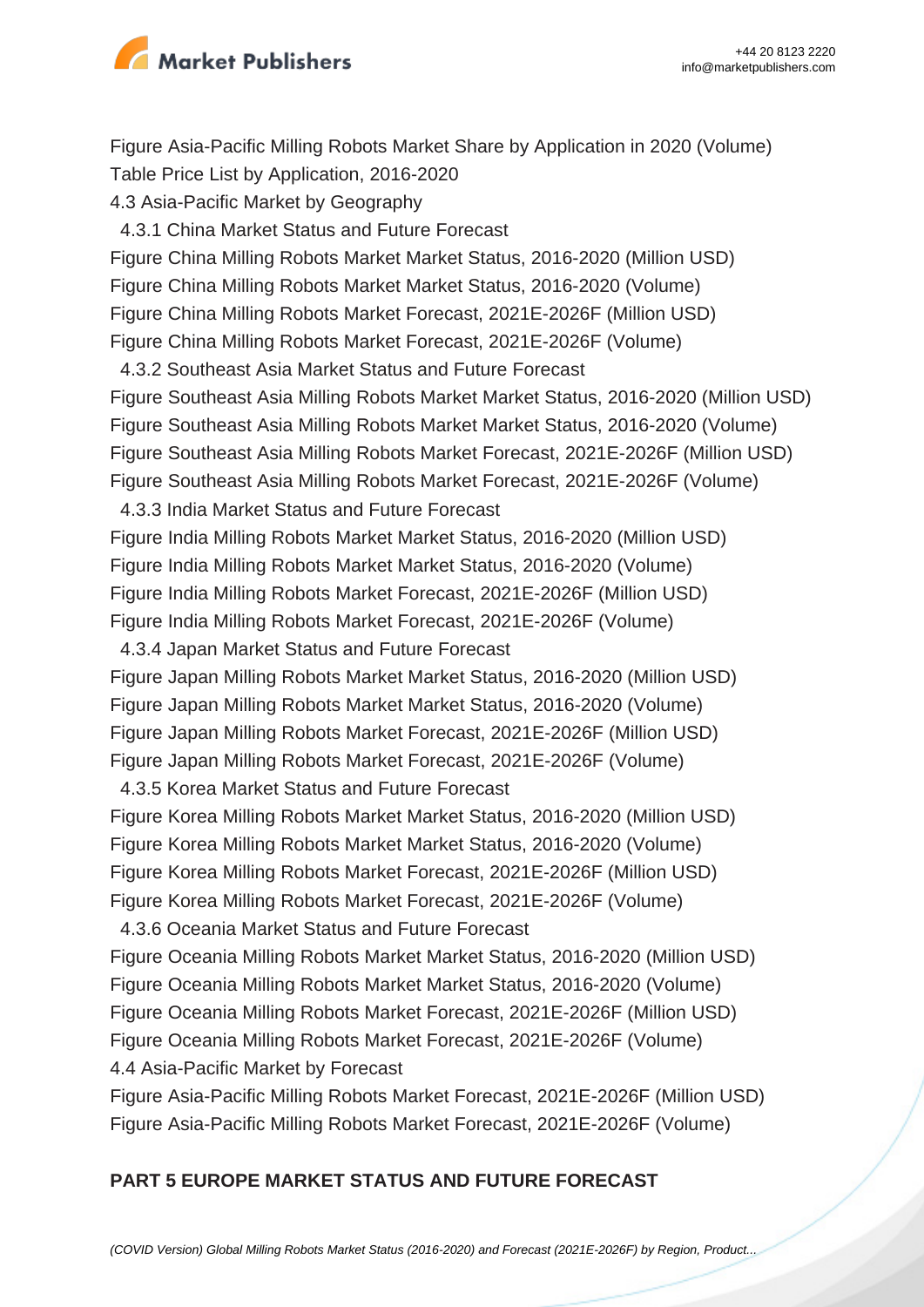

#### 5.1 Europe Market by Type

Table Europe Milling Robots Market by Type, 2016-2020 (Million USD) Figure Europe Milling Robots Market Share by Type in 2020 (Million USD) Table Europe Milling Robots Market by Type, 2016-2020 (Volume) Figure Europe Milling Robots Market Share by Type in 2020 (Volume) Table Price List by Type, 2016-2020 5.2 Europe Market by Application Table Europe Milling Robots Market by Application, 2016-2020 (Million USD) Figure Europe Milling Robots Market Share by Application in 2020 (Million USD) Table Europe Milling Robots Market by Application, 2016-2020 (Volume) Figure Europe Milling Robots Market Share by Application in 2020 (Volume) Table Price List by Application, 2016-2020 5.3 Europe Market by Geography 5.3.1 Germany Market Status and Future Forecast Figure Germany Milling Robots Market Market Status, 2016-2020 (Million USD) Figure Germany Milling Robots Market Market Status, 2016-2020 (Volume) Figure Germany Milling Robots Market Forecast, 2021E-2026F (Million USD) Figure Germany Milling Robots Market Forecast, 2021E-2026F (Volume) 5.3.2 UK Market Status and Future Forecast Figure UK Milling Robots Market Market Status, 2016-2020 (Million USD) Figure UK Milling Robots Market Market Status, 2016-2020 (Volume) Figure UK Milling Robots Market Forecast, 2021E-2026F (Million USD) Figure UK Milling Robots Market Forecast, 2021E-2026F (Volume) 5.3.3 France Market Status and Future Forecast Figure France Milling Robots Market Market Status, 2016-2020 (Million USD) Figure France Milling Robots Market Market Status, 2016-2020 (Volume) Figure France Milling Robots Market Forecast, 2021E-2026F (Million USD) Figure France Milling Robots Market Forecast, 2021E-2026F (Volume) 5.3.4 Italy Market Status and Future Forecast Figure Italy Milling Robots Market Market Status, 2016-2020 (Million USD) Figure Italy Milling Robots Market Market Status, 2016-2020 (Volume) Figure Italy Milling Robots Market Forecast, 2021E-2026F (Million USD) Figure Italy Milling Robots Market Forecast, 2021E-2026F (Volume) 5.3.5 Russia Market Status and Future Forecast Figure Russia Milling Robots Market Market Status, 2016-2020 (Million USD) Figure Russia Milling Robots Market Market Status, 2016-2020 (Volume) Figure Russia Milling Robots Market Forecast, 2021E-2026F (Million USD) Figure Russia Milling Robots Market Forecast, 2021E-2026F (Volume)

5.3.6 Spain Market Status and Future Forecast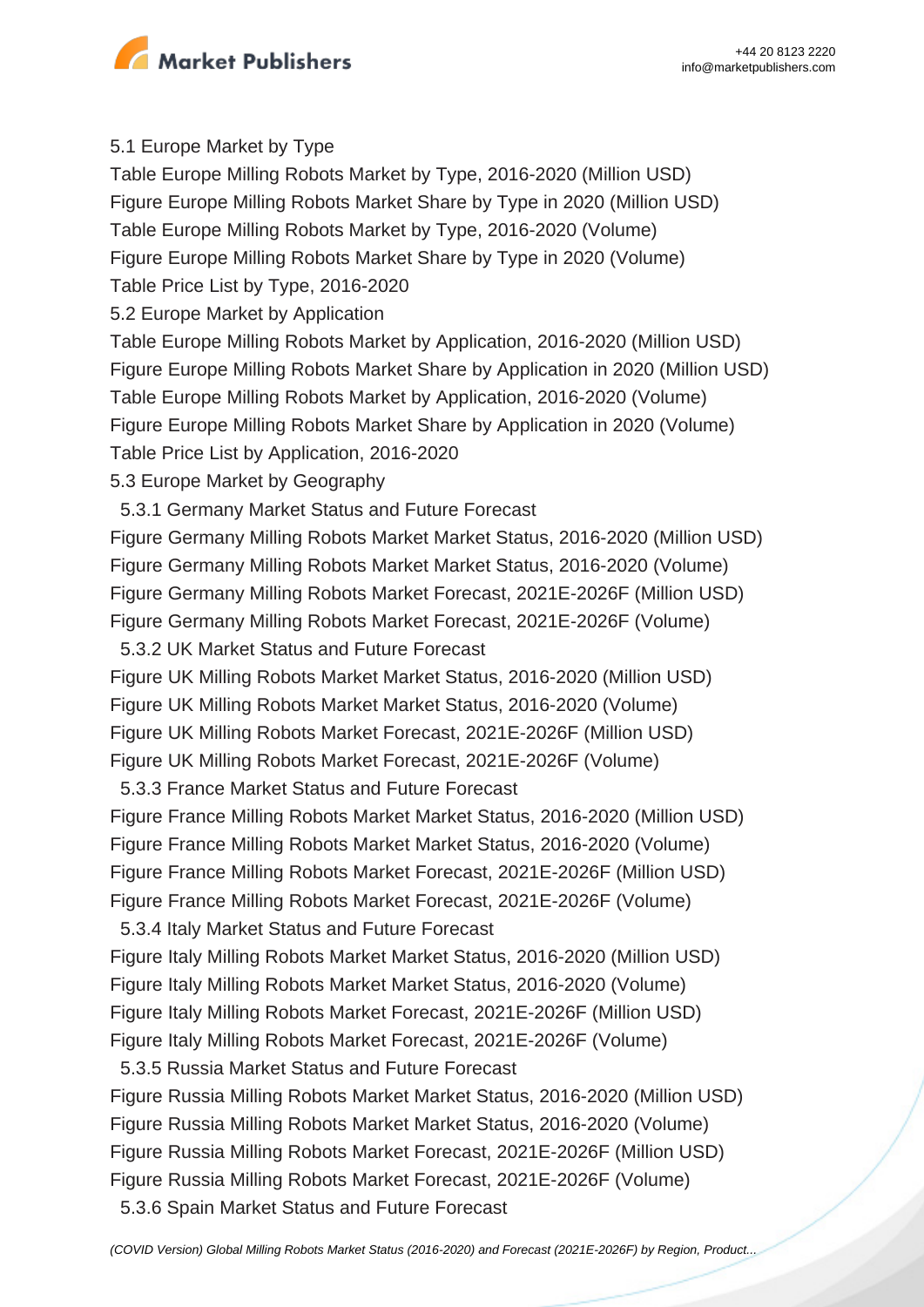

Figure Spain Milling Robots Market Market Status, 2016-2020 (Million USD) Figure Spain Milling Robots Market Market Status, 2016-2020 (Volume) Figure Spain Milling Robots Market Forecast, 2021E-2026F (Million USD) Figure Spain Milling Robots Market Forecast, 2021E-2026F (Volume) 5.3.6 Netherlands Market Status and Future Forecast Figure Netherlands Milling Robots Market Market Status, 2016-2020 (Million USD) Figure Netherlands Milling Robots Market Market Status, 2016-2020 (Volume) Figure Netherlands Milling Robots Market Forecast, 2021E-2026F (Million USD) Figure Netherlands Milling Robots Market Forecast, 2021E-2026F (Volume) 5.3.7 Turkey Market Status and Future Forecast Figure Turkey Milling Robots Market Market Status, 2016-2020 (Million USD) Figure Turkey Milling Robots Market Market Status, 2016-2020 (Volume) Figure Turkey Milling Robots Market Forecast, 2021E-2026F (Million USD) Figure Turkey Milling Robots Market Forecast, 2021E-2026F (Volume) 5.3.6 Switzerland Market Status and Future Forecast Figure Switzerland Milling Robots Market Market Status, 2016-2020 (Million USD) Figure Switzerland Milling Robots Market Market Status, 2016-2020 (Volume) Figure Switzerland Milling Robots Market Forecast, 2021E-2026F (Million USD) Figure Switzerland Milling Robots Market Forecast, 2021E-2026F (Volume) 5.4 Europe Market by Forecast

Figure Europe Milling Robots Market Forecast, 2021E-2026F (Million USD) Figure Europe Milling Robots Market Forecast, 2021E-2026F (Volume)

## **PART 6 NORTH AMERICA MARKET STATUS AND FUTURE FORECAST**

## 6.1 North America Market by Type

Table North America Milling Robots Market by Type, 2016-2020 (Million USD) Figure North America Milling Robots Market Share by Type in 2020 (Million USD) Table North America Milling Robots Market by Type, 2016-2020 (Volume) Figure North America Milling Robots Market Share by Type in 2020 (Volume) Table Price List by Type, 2016-2020

6.2 North America Market by Application

Table North America Milling Robots Market by Application, 2016-2020 (Million USD) Figure North America Milling Robots Market Share by Application in 2020 (Million USD) Table North America Milling Robots Market by Application, 2016-2020 (Volume) Figure North America Milling Robots Market Share by Application in 2020 (Volume) Table Price List by Application, 2016-2020

6.3 North America Market by Geography

6.3.1 United States Market Status and Future Forecast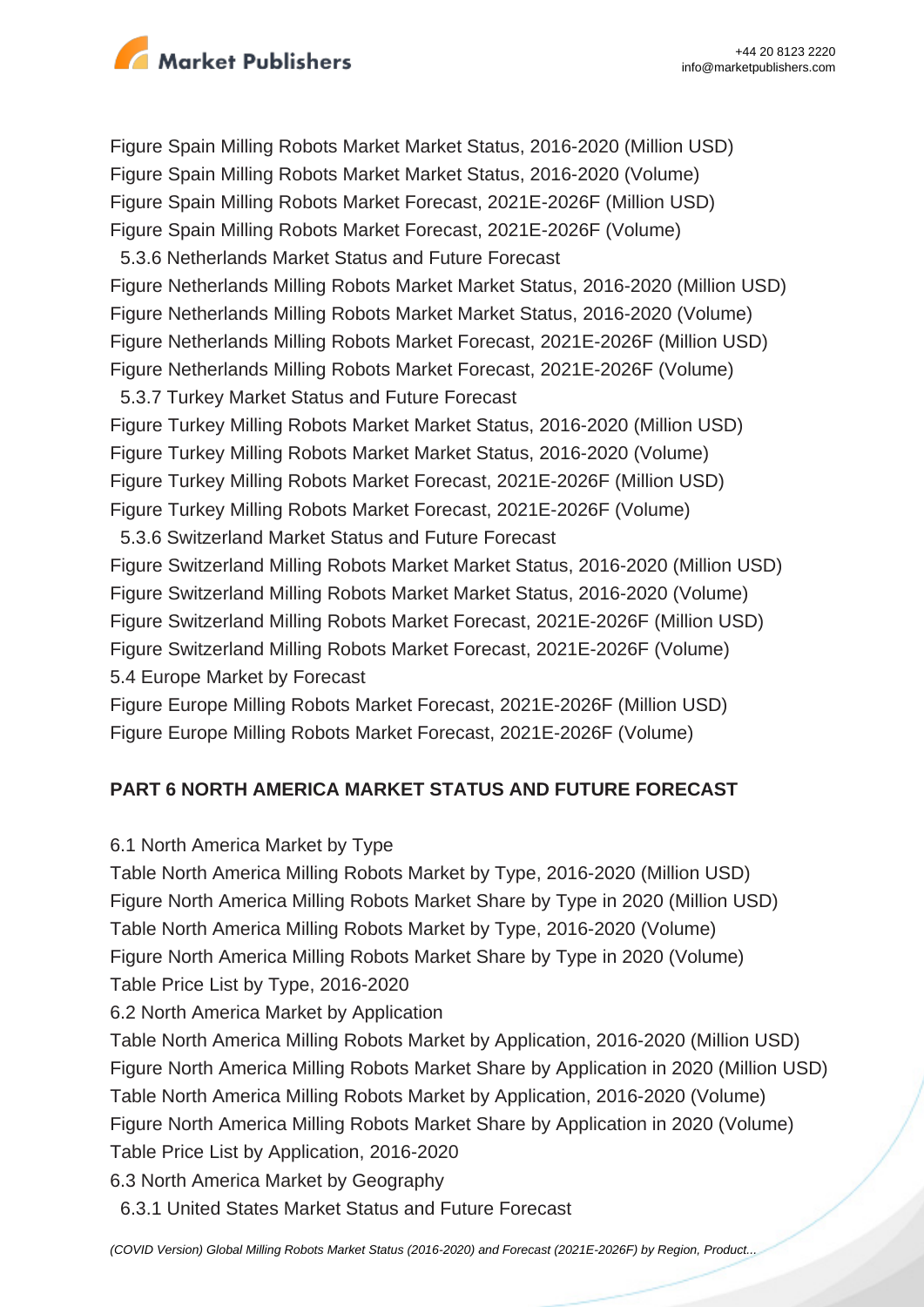

Figure United States Milling Robots Market Market Status, 2016-2020 (Million USD) Figure United States Milling Robots Market Market Status, 2016-2020 (Volume) Figure United States Milling Robots Market Forecast, 2021E-2026F (Million USD) Figure United States Milling Robots Market Forecast, 2021E-2026F (Volume) 6.3.2 Canada Market Status and Future Forecast Figure Canada Milling Robots Market Market Status, 2016-2020 (Million USD) Figure Canada Milling Robots Market Market Status, 2016-2020 (Volume) Figure Canada Milling Robots Market Forecast, 2021E-2026F (Million USD) Figure Canada Milling Robots Market Forecast, 2021E-2026F (Volume) 6.3.3 Mexico Market Status and Future Forecast

Figure Mexico Milling Robots Market Market Status, 2016-2020 (Million USD) Figure Mexico Milling Robots Market Market Status, 2016-2020 (Volume) Figure Mexico Milling Robots Market Forecast, 2021E-2026F (Million USD) Figure Mexico Milling Robots Market Forecast, 2021E-2026F (Volume) 6.4 North America Market by Forecast

Figure North America Milling Robots Market Forecast, 2021E-2026F (Million USD) Figure North America Milling Robots Market Forecast, 2021E-2026F (Volume)

#### **PART 7 SOUTH AMERICA MARKET STATUS AND FUTURE FORECAST**

7.1 South America Market by Type

Table South America Milling Robots Market by Type, 2016-2020 (Million USD) Figure South America Milling Robots Market Share by Type in 2020 (Million USD) Table South America Milling Robots Market by Type, 2016-2020 (Volume) Figure South America Milling Robots Market Share by Type in 2020 (Volume) Table Price List by Type, 2016-2020

7.2 South America Market by Application

Table South America Milling Robots Market by Application, 2016-2020 (Million USD) Figure South America Milling Robots Market Share by Application in 2020 (Million USD) Table South America Milling Robots Market by Application, 2016-2020 (Volume) Figure South America Milling Robots Market Share by Application in 2020 (Volume) Table Price List by Application, 2016-2020

7.3 South America Market by Geography

7.3.1 Brazil Market Status and Future Forecast

Figure Brazil Milling Robots Market Market Status, 2016-2020 (Million USD)

Figure Brazil Milling Robots Market Market Status, 2016-2020 (Volume)

Figure Brazil Milling Robots Market Forecast, 2021E-2026F (Million USD)

Figure Brazil Milling Robots Market Forecast, 2021E-2026F (Volume)

7.3.2 Argentina Market Status and Future Forecast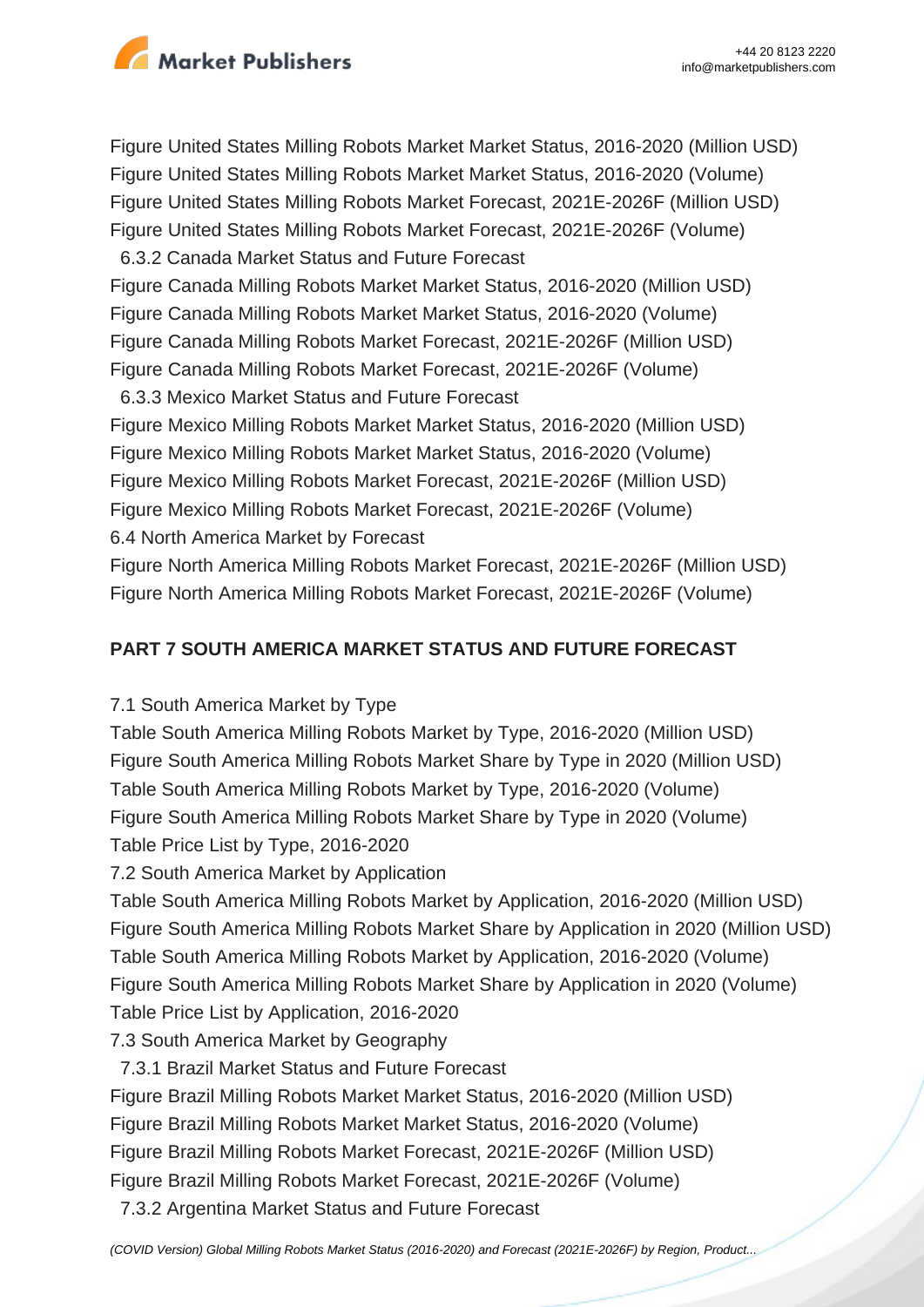

Figure Argentina Milling Robots Market Market Status, 2016-2020 (Million USD) Figure Argentina Milling Robots Market Market Status, 2016-2020 (Volume) Figure Argentina Milling Robots Market Forecast, 2021E-2026F (Million USD) Figure Argentina Milling Robots Market Forecast, 2021E-2026F (Volume) 7.3.3 Columbia Market Status and Future Forecast Figure Columbia Milling Robots Market Market Status, 2016-2020 (Million USD) Figure Columbia Milling Robots Market Market Status, 2016-2020 (Volume) Figure Columbia Milling Robots Market Forecast, 2021E-2026F (Million USD) Figure Columbia Milling Robots Market Forecast, 2021E-2026F (Volume) 7.3.4 Chile Market Status and Future Forecast Figure Chile Milling Robots Market Market Status, 2016-2020 (Million USD) Figure Chile Milling Robots Market Market Status, 2016-2020 (Volume) Figure Chile Milling Robots Market Forecast, 2021E-2026F (Million USD) Figure Chile Milling Robots Market Forecast, 2021E-2026F (Volume) 7.3.5 Peru Market Status and Future Forecast Figure Peru Milling Robots Market Market Status, 2016-2020 (Million USD) Figure Peru Milling Robots Market Market Status, 2016-2020 (Volume) Figure Peru Milling Robots Market Forecast, 2021E-2026F (Million USD) Figure Peru Milling Robots Market Forecast, 2021E-2026F (Volume) 7.4 South America Market by Forecast

Figure South America Milling Robots Market Forecast, 2021E-2026F (Million USD) Figure South America Milling Robots Market Forecast, 2021E-2026F (Volume)

## **PART 8 MIDDLE EAST & AFRICA MARKET STATUS AND FUTURE FORECAST**

8.1 Middle East & Africa Market by Type

Table Middle East & Africa Milling Robots Market by Type, 2016-2020 (Million USD) Figure Middle East & Africa Milling Robots Market Share by Type in 2020 (Million USD) Table Middle East & Africa Milling Robots Market by Type, 2016-2020 (Volume) Figure Middle East & Africa Milling Robots Market Share by Type in 2020 (Volume) Table Price List by Type, 2016-2020

8.2 Middle East & Africa Market by Application

Table Middle East & Africa Milling Robots Market by Application, 2016-2020 (Million USD)

Figure Middle East & Africa Milling Robots Market Share by Application in 2020 (Million USD)

Table Middle East & Africa Milling Robots Market by Application, 2016-2020 (Volume) Figure Middle East & Africa Milling Robots Market Share by Application in 2020 (Volume)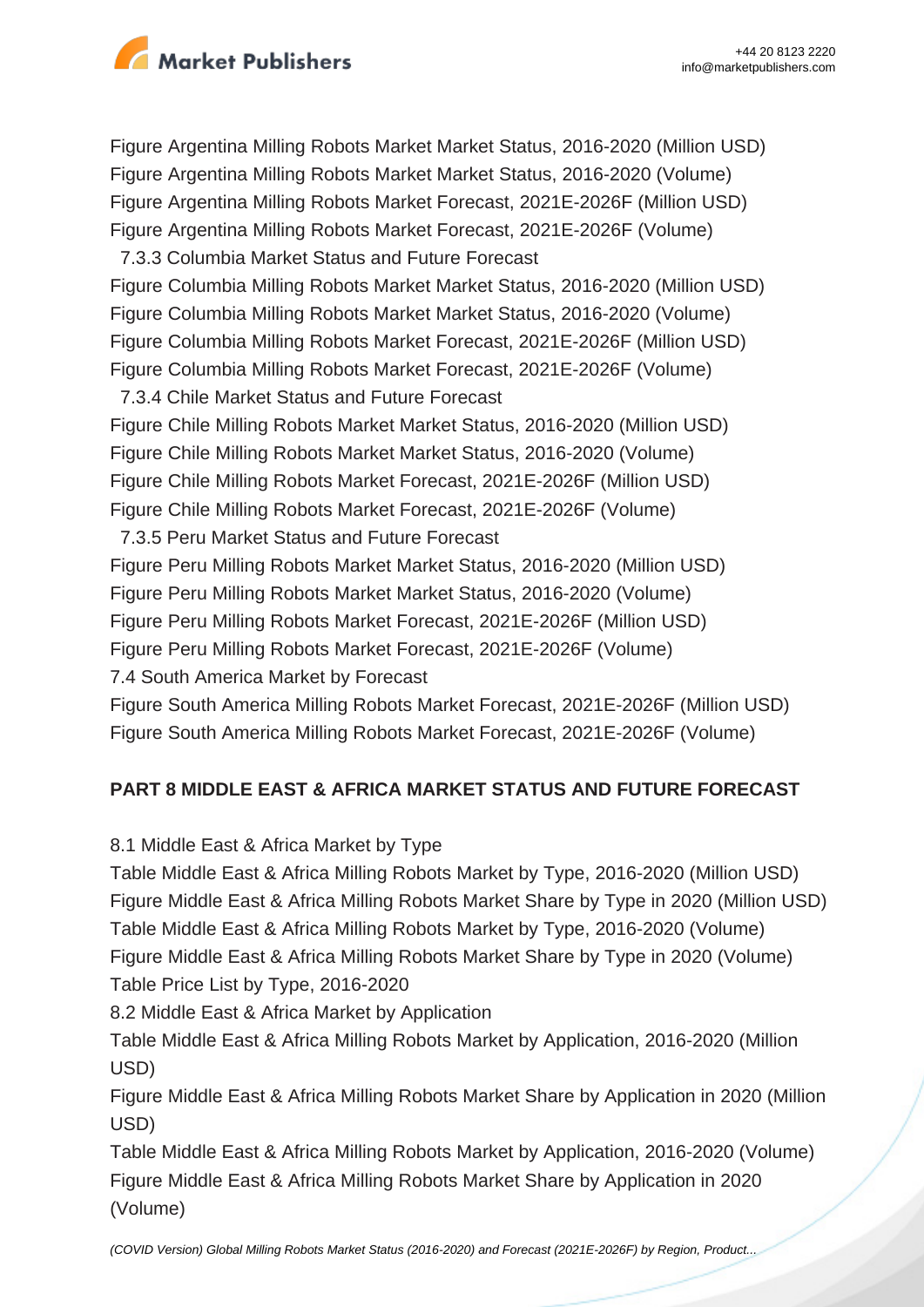

Table Price List by Application, 2016-2020 8.3 Middle East & Africa Market by Geography 8.3.1 GCC Market Status and Future Forecast Figure GCC Milling Robots Market Market Status, 2016-2020 (Million USD) Figure GCC Milling Robots Market Market Status, 2016-2020 (Volume) Figure GCC Milling Robots Market Forecast, 2021E-2026F (Million USD) Figure GCC Milling Robots Market Forecast, 2021E-2026F (Volume) 8.3.2 North Africa Market Status and Future Forecast Figure North Africa Milling Robots Market Market Status, 2016-2020 (Million USD) Figure North Africa Milling Robots Market Market Status, 2016-2020 (Volume) Figure North Africa Milling Robots Market Forecast, 2021E-2026F (Million USD) Figure North Africa Milling Robots Market Forecast, 2021E-2026F (Volume) 8.3.3 South Africa Market Status and Future Forecast Figure South Africa Milling Robots Market Market Status, 2016-2020 (Million USD) Figure South Africa Milling Robots Market Market Status, 2016-2020 (Volume) Figure South Africa Milling Robots Market Forecast, 2021E-2026F (Million USD) Figure South Africa Milling Robots Market Forecast, 2021E-2026F (Volume) 8.4 Middle East & Africa Market by Forecast Figure Middle East & Africa Milling Robots Market Forecast, 2021E-2026F (Million USD)

Figure Middle East & Africa Milling Robots Market Forecast, 2021E-2026F (Volume)

## **PART 9 MARKET FEATURES**

- 9.1 Product Features
- 9.2 Price Features
- 9.3 Channel Features
- 9.4 Purchasing Features

## **PART 10 INVESTMENT OPPORTUNITY**

10.1 Regional Investment Opportunity

10.2 Industry Investment Opportunity

## **PART 11 CORONAVIRUS IMPACT**

- 11.1 Impact on Industry Upstream
- 11.2 Impact on Industry Downstream
- 11.3 Impact on Industry Channels
- 11.4 Impact on Industry Competition

[\(COVID Version\) Global Milling Robots Market Status \(2016-2020\) and Forecast \(2021E-2026F\) by Region, Product...](https://marketpublishers.com/report/industry/other_industries/covid-version-global-milling-robots-market-status-2016-2020-n-forecast-2021e-2026f-by-region-product-type-end-use.html)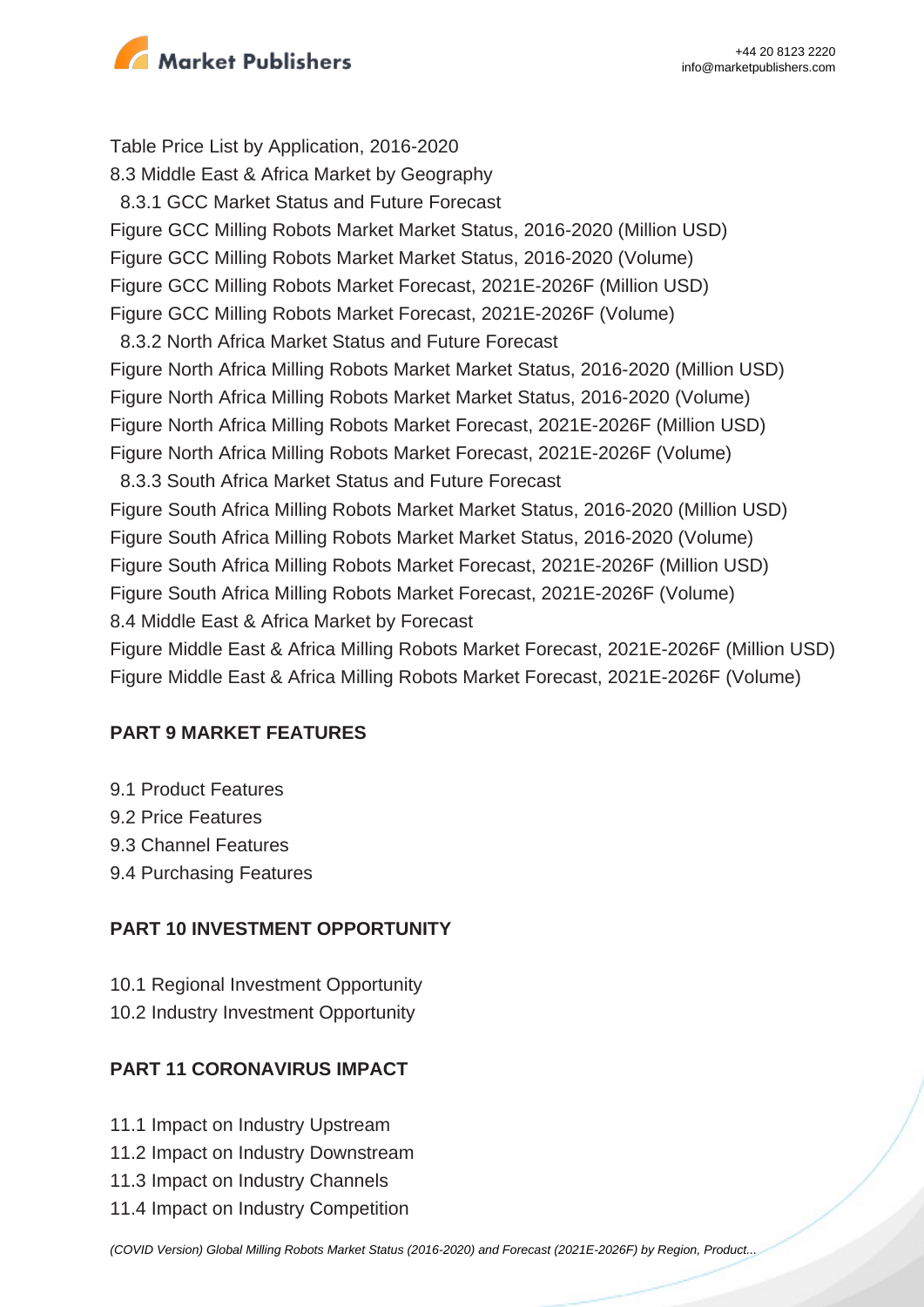

11.5 Impact on Industry Obtain Employment

#### **PART 12 CONCLUSION**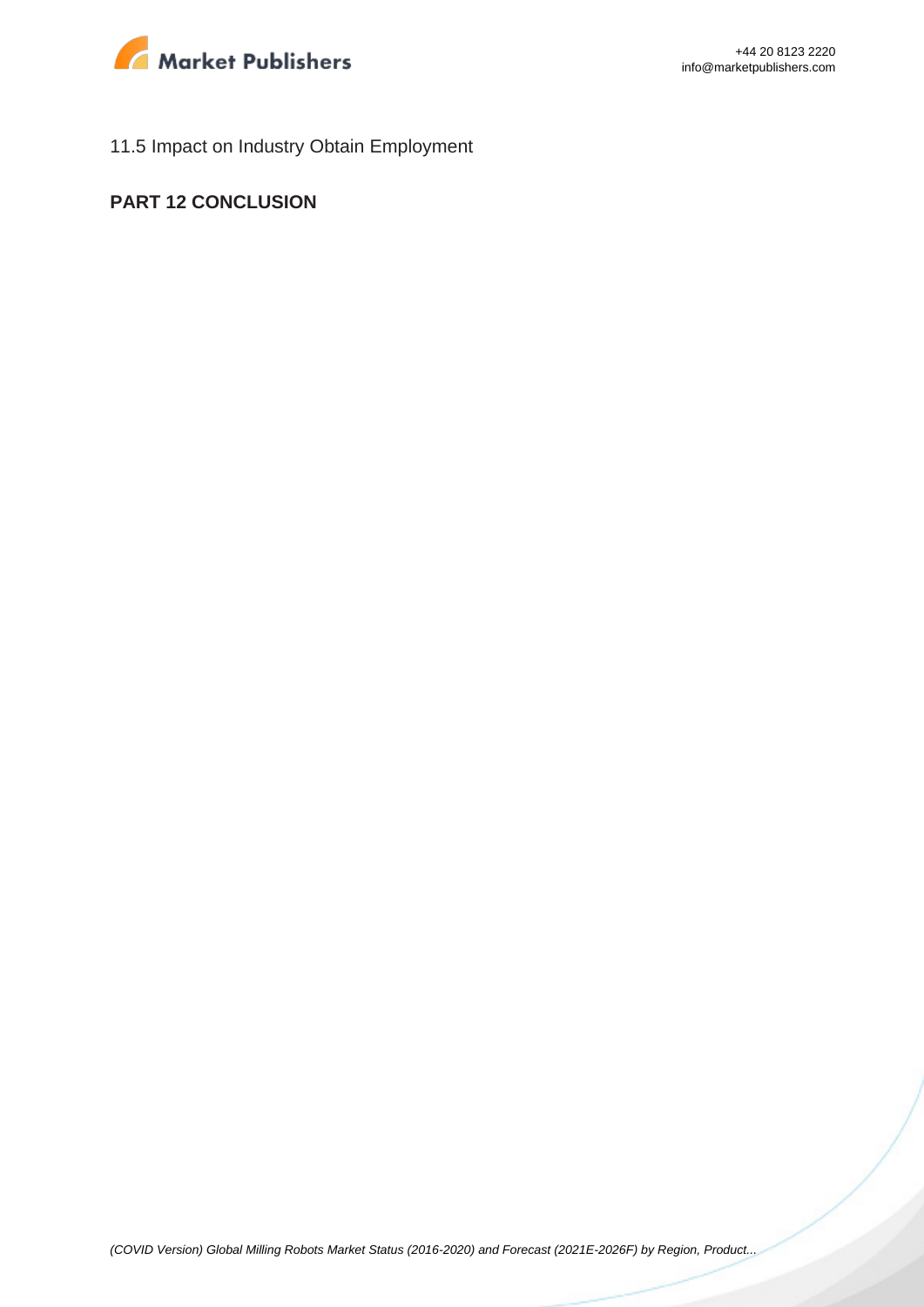

# **List Of Tables**

#### **LIST OF TABLES**

Table Type of Milling Robots Table Application of Milling Robots Table FANUC (Japan) Overview List Table Milling Robots Business Operation of FANUC (Japan) (Sales Revenue, Sales Volume, Price, Cost, Gross Margin) Table Machinery & Equipment Business Operation of KUKA (China) (Sales Revenue, Sales Volume, Price, Cost, Gross Margin) Table Business Operation of ABB (Switzerland) (Sales Revenue, Sales Volume, Price, Cost, Gross Margin) Table Volume Business Operation of Yaskawa Motoman (Japan) (Sales Revenue, Sales Volume, Price, Cost, Gross Margin) Table xxx Business Operation of Nachi (Japan) (Sales Revenue, Sales Volume, Price, Cost, Gross Margin) Table xx% Business Operation of Staubli (Switzerland) (Sales Revenue, Sales Volume, Price, Cost, Gross Margin) Table 17 Business Operation of OTC Daihen (Japan) (Sales Revenue, Sales Volume, Price, Cost, Gross Margin) Table 3 Business Operation of Mitsubishi Electric (Japan) (Sales Revenue, Sales Volume, Price, Cost, Gross Margin) Table 0 Business Operation of Universal Robots (Denmark) (Sales Revenue, Sales Volume, Price, Cost, Gross Margin) Table Global Milling Robots Market by Region, 2016-2020 (Million USD) Table Global Milling Robots Market by Region, 2016-2020 (Volume) Table Price List by Region, 2016-2020 Table Global Milling Robots Market by Company, 2016-2020 (Million USD) Table Global Milling Robots Market by Company, 2016-2020 (Volume) Table Price List by Company, 2016-2020 Table Global Milling Robots Market by Type, 2016-2020 (Million USD) Table Global Milling Robots Market by Type, 2016-2020 (Volume) Table Price List by Type, 2016-2020 Table Global Milling Robots Market by Application, 2016-2020 (Million USD) Table Global Milling Robots Market by Application, 2016-2020 (Volume) Table Price List by Application, 2016-2020 Table Asia-Pacific Milling Robots Market by Type, 2016-2020 (Million USD) Table Asia-Pacific Milling Robots Market by Type, 2016-2020 (Volume) Table Price List by Type, 2016-2020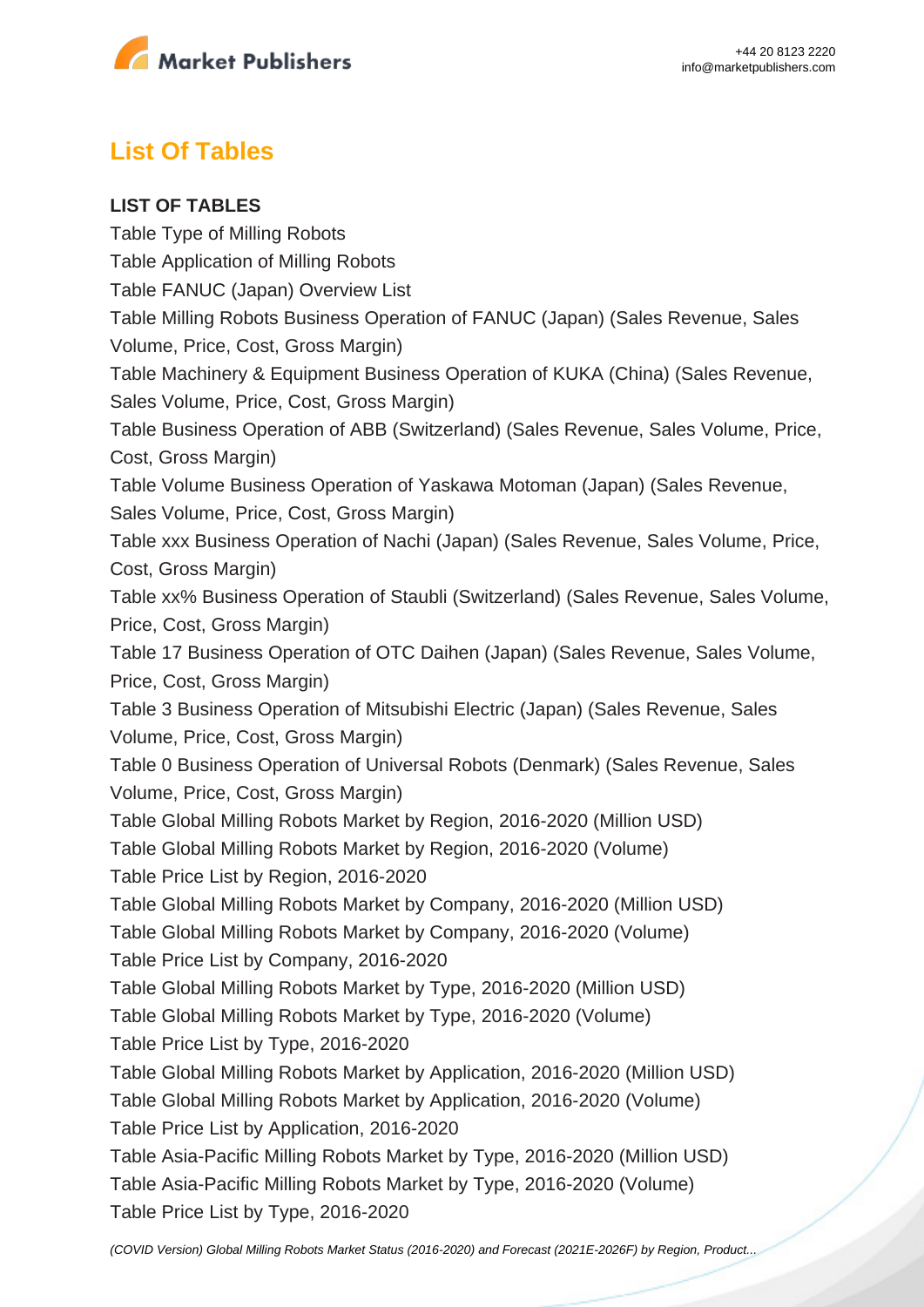

Table Asia-Pacific Milling Robots Market by Application, 2016-2020 (Million USD) Table Asia-Pacific Milling Robots Market by Application, 2016-2020 (Volume) Table Price List by Application, 2016-2020 Table Europe Milling Robots Market by Type, 2016-2020 (Million USD) Table Europe Milling Robots Market by Type, 2016-2020 (Volume) Table Price List by Type, 2016-2020 Table Europe Milling Robots Market by Application, 2016-2020 (Million USD) Table Europe Milling Robots Market by Application, 2016-2020 (Volume) Table Price List by Application, 2016-2020 Table North America Milling Robots Market by Type, 2016-2020 (Million USD) Table North America Milling Robots Market by Type, 2016-2020 (Volume) Table Price List by Type, 2016-2020 Table North America Milling Robots Market by Application, 2016-2020 (Million USD) Table North America Milling Robots Market by Application, 2016-2020 (Volume) Table Price List by Application, 2016-2020 Table South America Milling Robots Market by Type, 2016-2020 (Million USD) Table South America Milling Robots Market by Type, 2016-2020 (Volume) Table Price List by Type, 2016-2020 Table South America Milling Robots Market by Application, 2016-2020 (Million USD) Table South America Milling Robots Market by Application, 2016-2020 (Volume) Table Price List by Application, 2016-2020 Table Middle East & Africa Milling Robots Market by Type, 2016-2020 (Million USD) Table Middle East & Africa Milling Robots Market by Type, 2016-2020 (Volume) Table Price List by Type, 2016-2020 Table Middle East & Africa Milling Robots Market by Application, 2016-2020 (Million USD) Table Middle East & Africa Milling Robots Market by Application, 2016-2020 (Volume)

Table Price List by Application, 2016-2020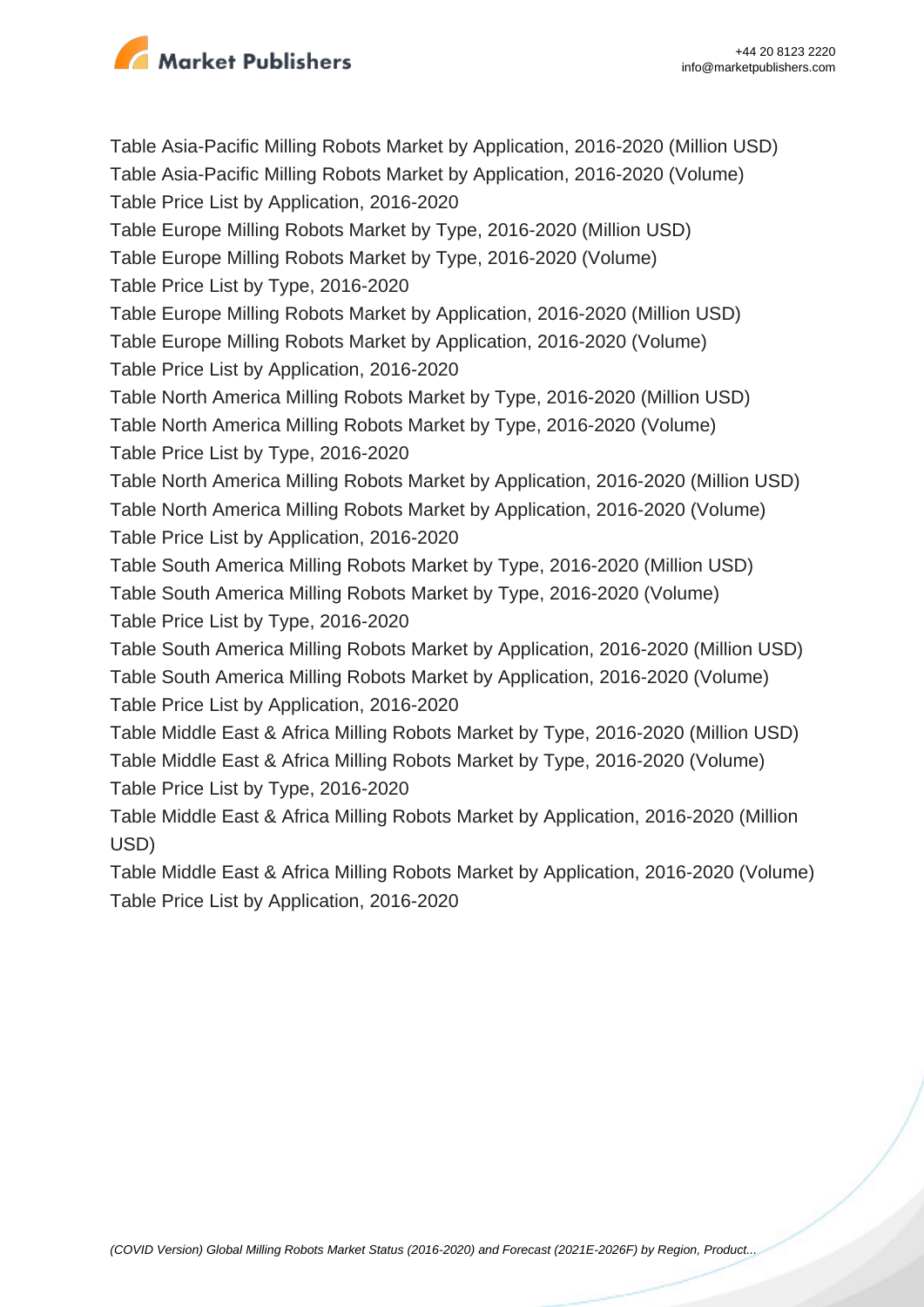

# **List Of Figures**

#### **LIST OF FIGURES**

Figure Global Milling Robots Market Share by Type in 2020 Figure Global Milling Robots Market Share by Application in 2020 Figure Global Milling Robots Market Share by Region in 2020 Figure Asia Milling Robots Market Share by Region in 2020 Figure Global Milling Robots Market Share by Region in 2020 (Million USD) Figure Global Milling Robots Market Share by Region in 2020 (Volume) Figure Global Milling Robots Market Share by Company in 2020 (Million USD) Figure Global Milling Robots Market Share by Company in 2020 (Volume) Figure Global Milling Robots Market Share by Type in 2020 (Million USD) Figure Global Milling Robots Market Share by Type in 2020 (Volume) Figure Global Milling Robots Market Share by Application in 2020 (Million USD) Figure Global Milling Robots Market Share by Application in 2020 (Volume) Figure Global Milling Robots Market Forecast, 2021E-2026F (Million USD) Figure Global Milling Robots Market Forecast, 2021E-2026F (Volume) Figure Asia-Pacific Milling Robots Market Share by Type in 2020 (Million USD) Figure Asia-Pacific Milling Robots Market Share by Type in 2020 (Volume) Figure Asia-Pacific Milling Robots Market Share by Application in 2020 (Million USD) Figure Asia-Pacific Milling Robots Market Share by Application in 2020 (Volume) Figure China Milling Robots Market Market Status, 2016-2020 (Million USD) Figure China Milling Robots Market Market Status, 2016-2020 (Volume) Figure China Milling Robots Market Forecast, 2021E-2026F (Million USD) Figure China Milling Robots Market Forecast, 2021E-2026F (Volume) Figure Southeast Asia Milling Robots Market Market Status, 2016-2020 (Million USD) Figure Southeast Asia Milling Robots Market Market Status, 2016-2020 (Volume) Figure Southeast Asia Milling Robots Market Forecast, 2021E-2026F (Million USD) Figure Southeast Asia Milling Robots Market Forecast, 2021E-2026F (Volume) Figure India Milling Robots Market Market Status, 2016-2020 (Million USD) Figure India Milling Robots Market Market Status, 2016-2020 (Volume) Figure India Milling Robots Market Forecast, 2021E-2026F (Million USD) Figure India Milling Robots Market Forecast, 2021E-2026F (Volume) Figure Japan Milling Robots Market Market Status, 2016-2020 (Million USD) Figure Japan Milling Robots Market Market Status, 2016-2020 (Volume) Figure Japan Milling Robots Market Forecast, 2021E-2026F (Million USD) Figure Japan Milling Robots Market Forecast, 2021E-2026F (Volume) Figure Korea Milling Robots Market Market Status, 2016-2020 (Million USD) Figure Korea Milling Robots Market Market Status, 2016-2020 (Volume)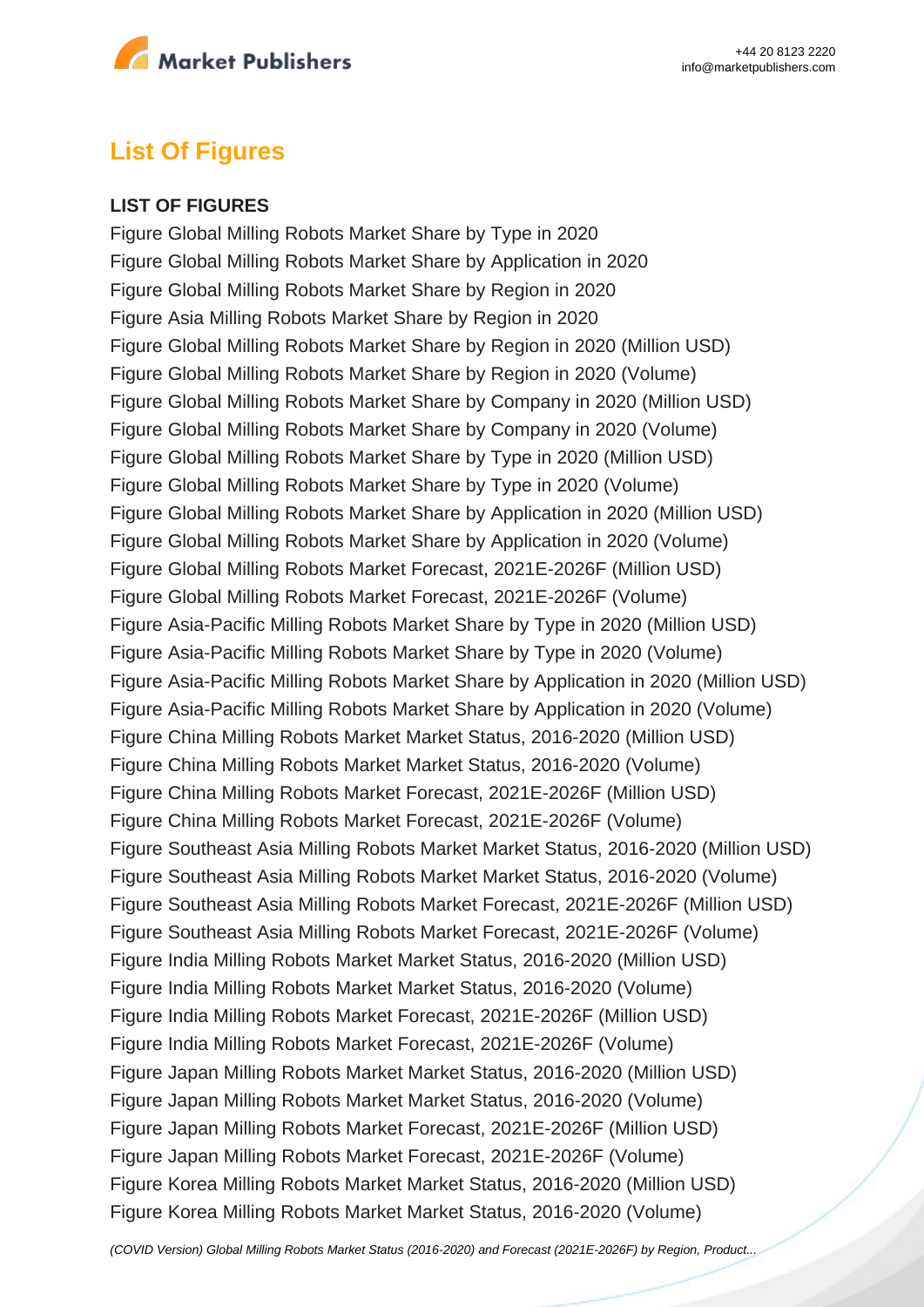

Figure Korea Milling Robots Market Forecast, 2021E-2026F (Million USD) Figure Korea Milling Robots Market Forecast, 2021E-2026F (Volume) Figure Oceania Milling Robots Market Market Status, 2016-2020 (Million USD) Figure Oceania Milling Robots Market Market Status, 2016-2020 (Volume) Figure Oceania Milling Robots Market Forecast, 2021E-2026F (Million USD) Figure Oceania Milling Robots Market Forecast, 2021E-2026F (Volume) Figure Asia-Pacific Milling Robots Market Forecast, 2021E-2026F (Million USD) Figure Asia-Pacific Milling Robots Market Forecast, 2021E-2026F (Volume) Figure Europe Milling Robots Market Share by Type in 2020 (Million USD) Figure Europe Milling Robots Market Share by Type in 2020 (Volume) Figure Europe Milling Robots Market Share by Application in 2020 (Million USD) Figure Europe Milling Robots Market Share by Application in 2020 (Volume) Figure Germany Milling Robots Market Market Status, 2016-2020 (Million USD) Figure Germany Milling Robots Market Market Status, 2016-2020 (Volume) Figure Germany Milling Robots Market Forecast, 2021E-2026F (Million USD) Figure Germany Milling Robots Market Forecast, 2021E-2026F (Volume) Figure UK Milling Robots Market Market Status, 2016-2020 (Million USD) Figure UK Milling Robots Market Market Status, 2016-2020 (Volume) Figure UK Milling Robots Market Forecast, 2021E-2026F (Million USD) Figure UK Milling Robots Market Forecast, 2021E-2026F (Volume) Figure France Milling Robots Market Market Status, 2016-2020 (Million USD) Figure France Milling Robots Market Market Status, 2016-2020 (Volume) Figure France Milling Robots Market Forecast, 2021E-2026F (Million USD) Figure France Milling Robots Market Forecast, 2021E-2026F (Volume) Figure Italy Milling Robots Market Market Status, 2016-2020 (Million USD) Figure Italy Milling Robots Market Market Status, 2016-2020 (Volume) Figure Italy Milling Robots Market Forecast, 2021E-2026F (Million USD) Figure Italy Milling Robots Market Forecast, 2021E-2026F (Volume) Figure Russia Milling Robots Market Market Status, 2016-2020 (Million USD) Figure Russia Milling Robots Market Market Status, 2016-2020 (Volume) Figure Russia Milling Robots Market Forecast, 2021E-2026F (Million USD) Figure Russia Milling Robots Market Forecast, 2021E-2026F (Volume) Figure Spain Milling Robots Market Market Status, 2016-2020 (Million USD) Figure Spain Milling Robots Market Market Status, 2016-2020 (Volume) Figure Spain Milling Robots Market Forecast, 2021E-2026F (Million USD) Figure Spain Milling Robots Market Forecast, 2021E-2026F (Volume) Figure Netherlands Milling Robots Market Market Status, 2016-2020 (Million USD) Figure Netherlands Milling Robots Market Market Status, 2016-2020 (Volume) Figure Netherlands Milling Robots Market Forecast, 2021E-2026F (Million USD)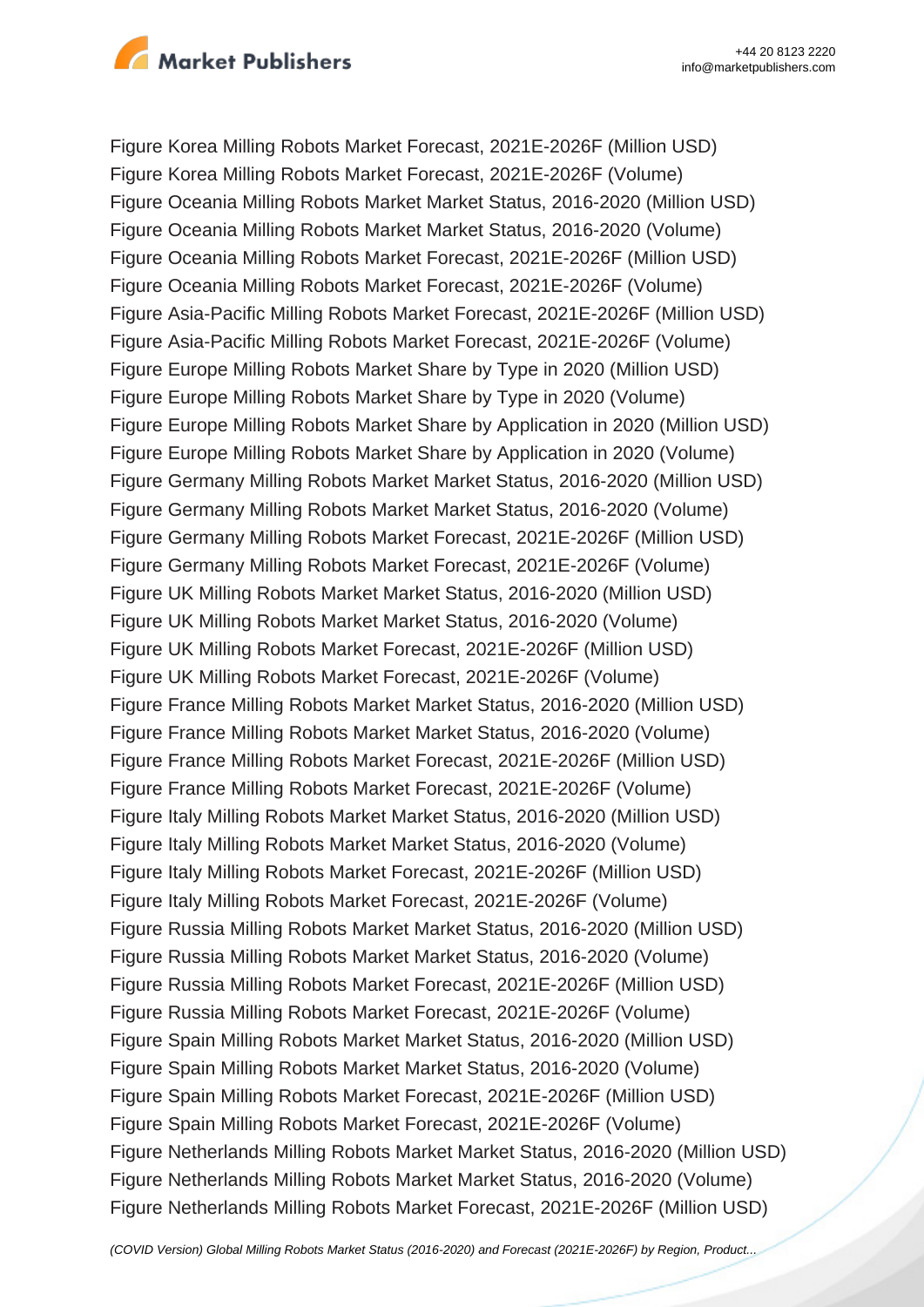

Figure Netherlands Milling Robots Market Forecast, 2021E-2026F (Volume) Figure Turkey Milling Robots Market Market Status, 2016-2020 (Million USD) Figure Turkey Milling Robots Market Market Status, 2016-2020 (Volume) Figure Turkey Milling Robots Market Forecast, 2021E-2026F (Million USD) Figure Turkey Milling Robots Market Forecast, 2021E-2026F (Volume) Figure Switzerland Milling Robots Market Market Status, 2016-2020 (Million USD) Figure Switzerland Milling Robots Market Market Status, 2016-2020 (Volume) Figure Switzerland Milling Robots Market Forecast, 2021E-2026F (Million USD) Figure Switzerland Milling Robots Market Forecast, 2021E-2026F (Volume) Figure Europe Milling Robots Market Forecast, 2021E-2026F (Million USD) Figure Europe Milling Robots Market Forecast, 2021E-2026F (Volume) Figure North America Milling Robots Market Share by Type in 2020 (Million USD) Figure North America Milling Robots Market Share by Type in 2020 (Volume) Figure North America Milling Robots Market Share by Application in 2020 (Million USD) Figure North America Milling Robots Market Share by Application in 2020 (Volume) Figure United States Milling Robots Market Market Status, 2016-2020 (Million USD) Figure United States Milling Robots Market Market Status, 2016-2020 (Volume) Figure United States Milling Robots Market Forecast, 2021E-2026F (Million USD) Figure United States Milling Robots Market Forecast, 2021E-2026F (Volume) Figure Canada Milling Robots Market Market Status, 2016-2020 (Million USD) Figure Canada Milling Robots Market Market Status, 2016-2020 (Volume) Figure Canada Milling Robots Market Forecast, 2021E-2026F (Million USD) Figure Canada Milling Robots Market Forecast, 2021E-2026F (Volume) Figure Mexico Milling Robots Market Market Status, 2016-2020 (Million USD) Figure Mexico Milling Robots Market Market Status, 2016-2020 (Volume) Figure Mexico Milling Robots Market Forecast, 2021E-2026F (Million USD) Figure Mexico Milling Robots Market Forecast, 2021E-2026F (Volume) Figure North America Milling Robots Market Forecast, 2021E-2026F (Million USD) Figure North America Milling Robots Market Forecast, 2021E-2026F (Volume) Figure South America Milling Robots Market Share by Type in 2020 (Million USD) Figure South America Milling Robots Market Share by Type in 2020 (Volume) Figure South America Milling Robots Market Share by Application in 2020 (Million USD) Figure South America Milling Robots Market Share by Application in 2020 (Volume) Figure Brazil Milling Robots Market Market Status, 2016-2020 (Million USD) Figure Brazil Milling Robots Market Market Status, 2016-2020 (Volume) Figure Brazil Milling Robots Market Forecast, 2021E-2026F (Million USD) Figure Brazil Milling Robots Market Forecast, 2021E-2026F (Volume) Figure Argentina Milling Robots Market Market Status, 2016-2020 (Million USD) Figure Argentina Milling Robots Market Market Status, 2016-2020 (Volume)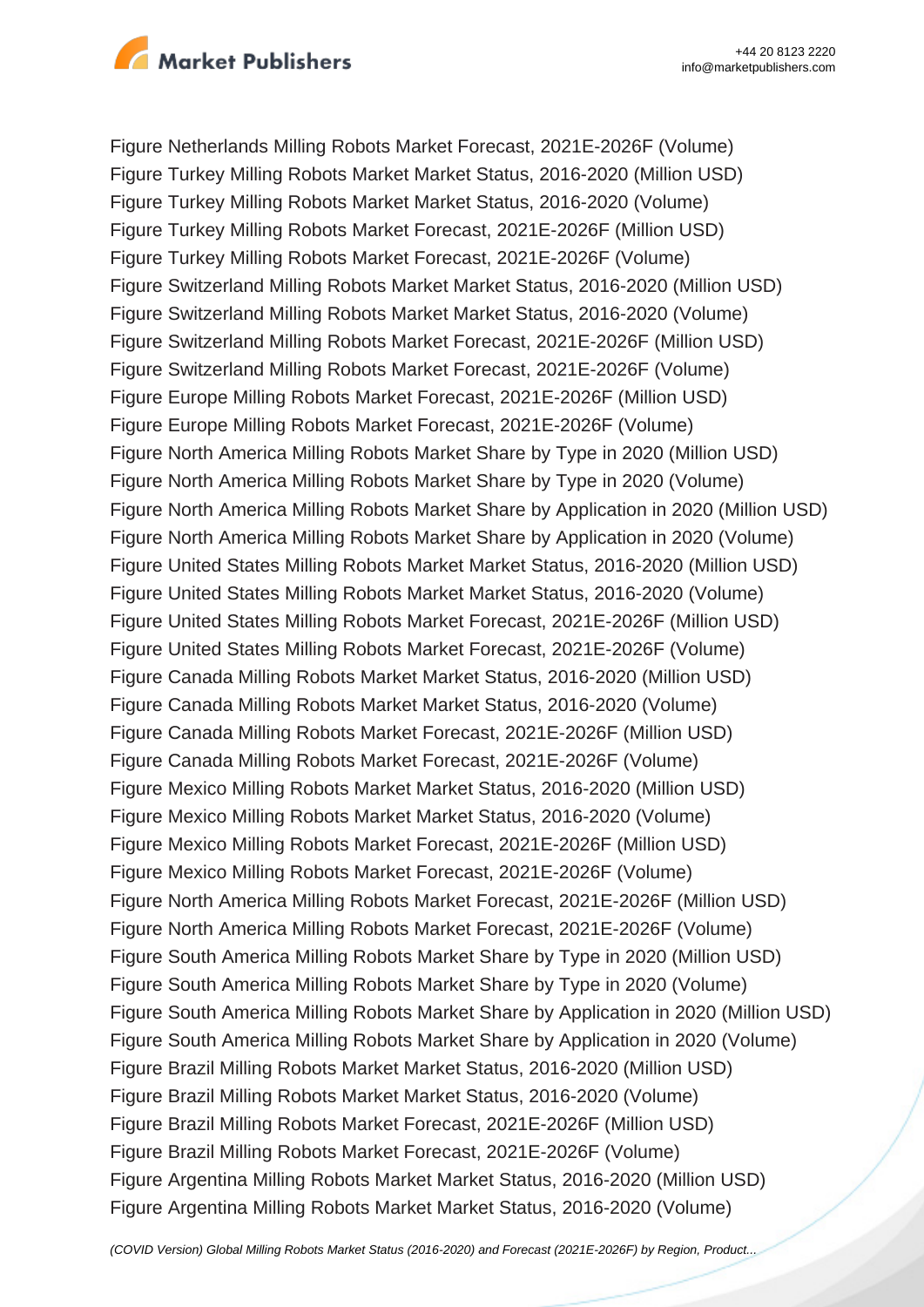

Figure Argentina Milling Robots Market Forecast, 2021E-2026F (Million USD) Figure Argentina Milling Robots Market Forecast, 2021E-2026F (Volume) Figure Columbia Milling Robots Market Market Status, 2016-2020 (Million USD) Figure Columbia Milling Robots Market Market Status, 2016-2020 (Volume) Figure Columbia Milling Robots Market Forecast, 2021E-2026F (Million USD) Figure Columbia Milling Robots Market Forecast, 2021E-2026F (Volume) Figure Chile Milling Robots Market Market Status, 2016-2020 (Million USD) Figure Chile Milling Robots Market Market Status, 2016-2020 (Volume) Figure Chile Milling Robots Market Forecast, 2021E-2026F (Million USD) Figure Chile Milling Robots Market Forecast, 2021E-2026F (Volume) Figure Peru Milling Robots Market Market Status, 2016-2020 (Million USD) Figure Peru Milling Robots Market Market Status, 2016-2020 (Volume) Figure Peru Milling Robots Market Forecast, 2021E-2026F (Million USD) Figure Peru Milling Robots Market Forecast, 2021E-2026F (Volume) Figure South America Milling Robots Market Forecast, 2021E-2026F (Million USD) Figure South America Milling Robots Market Forecast, 2021E-2026F (Volume) Figure Middle East & Africa Milling Robots Market Share by Type in 2020 (Million USD) Figure Middle East & Africa Milling Robots Market Share by Type in 2020 (Volume) Figure Middle East & Africa Milling Robots Market Share by Application in 2020 (Million USD)

Figure Middle East & Africa Milling Robots Market Share by Application in 2020 (Volume)

Figure GCC Milling Robots Market Market Status, 2016-2020 (Million USD) Figure GCC Milling Robots Market Market Status, 2016-2020 (Volume) Figure GCC Milling Robots Market Forecast, 2021E-2026F (Million USD) Figure GCC Milling Robots Market Forecast, 2021E-2026F (Volume) Figure North Africa Milling Robots Market Market Status, 2016-2020 (Million USD) Figure North Africa Milling Robots Market Market Status, 2016-2020 (Volume) Figure North Africa Milling Robots Market Forecast, 2021E-2026F (Million USD) Figure North Africa Milling Robots Market Forecast, 2021E-2026F (Volume) Figure South Africa Milling Robots Market Market Status, 2016-2020 (Million USD) Figure South Africa Milling Robots Market Market Status, 2016-2020 (Volume) Figure South Africa Milling Robots Market Forecast, 2021E-2026F (Million USD) Figure South Africa Milling Robots Market Forecast, 2021E-2026F (Volume) Figure Middle East & Africa Milling Robots Market Forecast, 2021E-2026F (Million USD) Figure Middle East & Africa Milling Robots Market Forecast, 2021E-2026F (Volume)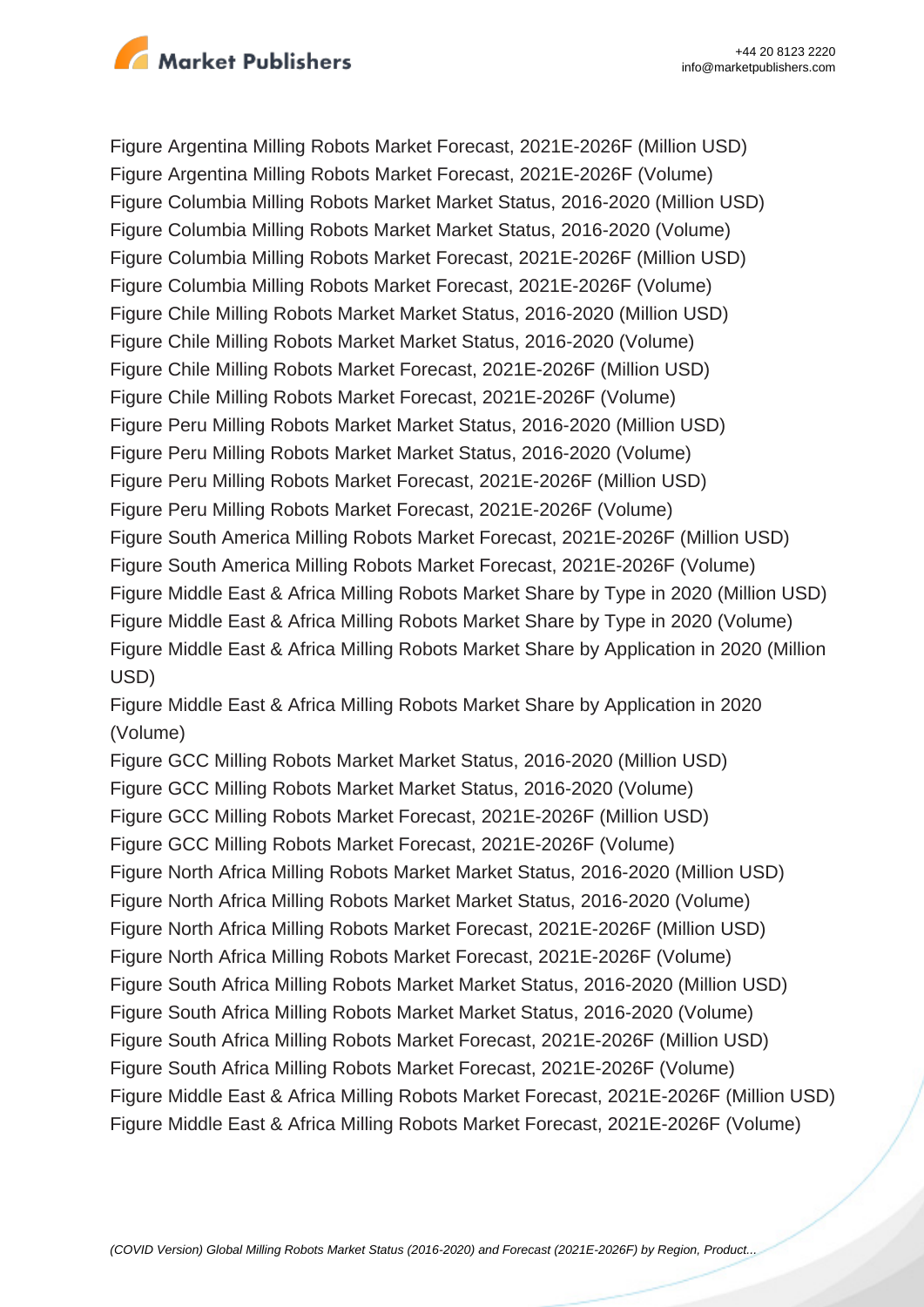

#### I would like to order

Product name: (COVID Version) Global Milling Robots Market Status (2016-2020) and Forecast (2021E-2026F) by Region, Product Type & End-Use Product link: [https://marketpublishers.com/r/C1BAEF967206EN.html](https://marketpublishers.com/report/industry/other_industries/covid-version-global-milling-robots-market-status-2016-2020-n-forecast-2021e-2026f-by-region-product-type-end-use.html) Price: US\$ 3,000.00 (Single User License / Electronic Delivery) If you want to order Corporate License or Hard Copy, please, contact our Customer Service: [info@marketpublishers.com](mailto:info@marketpublishers.com)

# Payment

To pay by Credit Card (Visa, MasterCard, American Express, PayPal), please, click button on product page [https://marketpublishers.com/r/C1BAEF967206EN.html](https://marketpublishers.com/report/industry/other_industries/covid-version-global-milling-robots-market-status-2016-2020-n-forecast-2021e-2026f-by-region-product-type-end-use.html)

To pay by Wire Transfer, please, fill in your contact details in the form below:

First name: Last name: Email: Company: Address: City: Zip code: Country: Tel: Fax: Your message:

\*\*All fields are required

Custumer signature

Please, note that by ordering from marketpublishers.com you are agreeing to our Terms & Conditions at<https://marketpublishers.com/docs/terms.html>

To place an order via fax simply print this form, fill in the information below and fax the completed form to +44 20 7900 3970